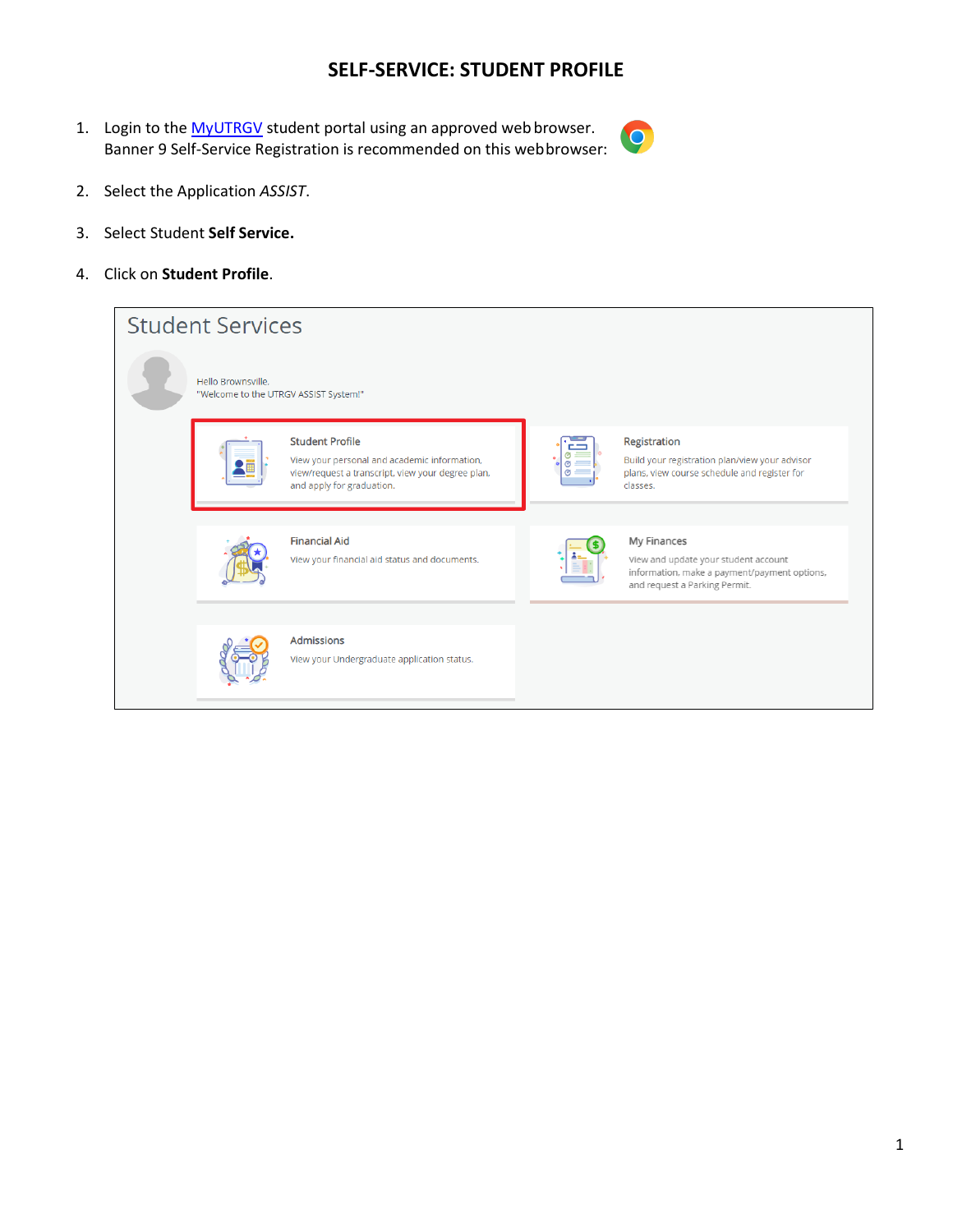## 5. The **Student Profile** landing page is displayed.



a. Last Academic Standing and overall hours and GPA are displayed.

| Standing: Good Standing, as of Fall 2019 | Overall Hours: 121   Overall GPA: 3.64 |  |
|------------------------------------------|----------------------------------------|--|
|                                          |                                        |  |

b. Registration Notices and Holds are displayed here. Click on either *Registration Notices* or *Holds* to expand and review the notices and/or holds.



*Note: You may visit this site [\(https://www.utrgv.edu/ucentral/student-resources/account](https://www.utrgv.edu/ucentral/student-resources/account-holds/index.htm)[holds/index.htm\)](https://www.utrgv.edu/ucentral/student-resources/account-holds/index.htm) for more information about holds and what they mean.*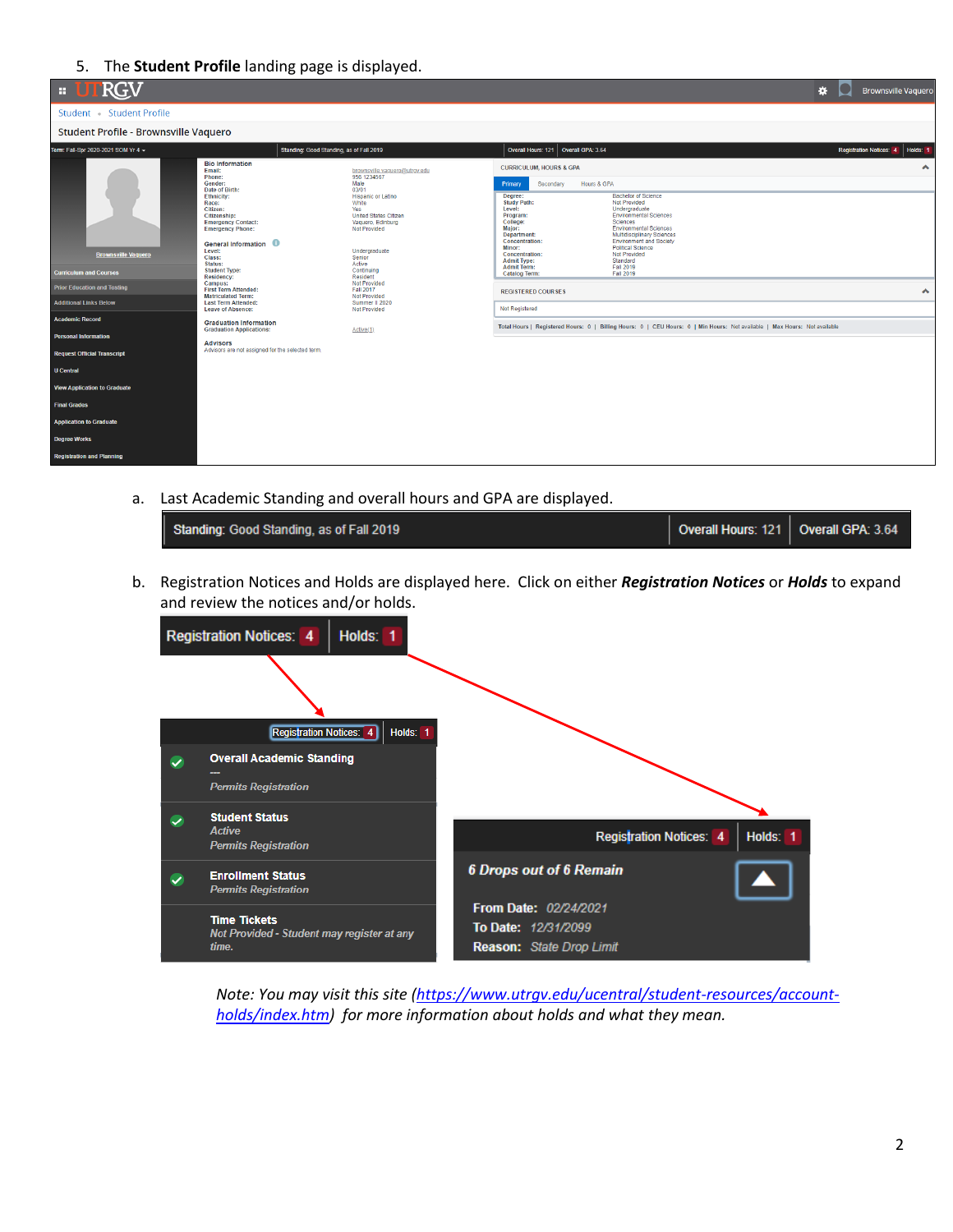## c. Student's biographical and general academic information is displayed.

| <b>Bio Information</b>                                                                                                                                                                                                                        |                                                                                                                                                                          |
|-----------------------------------------------------------------------------------------------------------------------------------------------------------------------------------------------------------------------------------------------|--------------------------------------------------------------------------------------------------------------------------------------------------------------------------|
| Email:<br>Phone:<br>Gender:<br>Date of Birth:<br><b>Ethnicity:</b><br>Race:<br>Citizen:<br>Citizenship:<br><b>Emergency Contact:</b><br><b>Emergency Phone:</b>                                                                               | brownsville.vaquero@utrqv.edu<br>956 1234567<br>Male<br>03/01<br>Hispanic or Latino<br>White<br>Yes<br><b>United States Citizen</b><br>Vaguero, Edinburg<br>Not Provided |
|                                                                                                                                                                                                                                               |                                                                                                                                                                          |
| General Information <sup>1</sup><br>Level:<br>Class:<br>Status:<br><b>Student Type:</b><br><b>Residency:</b><br>Campus:<br><b>First Term Attended:</b><br><b>Matriculated Term:</b><br><b>Last Term Attended:</b><br><b>Leave of Absence:</b> | Undergraduate<br>Senior<br>Active<br>Continuina<br>Resident<br>Not Provided<br><b>Fall 2017</b><br>Not Provided<br>Summer II 2020<br>Not Provided                        |
| <b>Graduation Information</b><br><b>Graduation Applications:</b><br><b>Advisors</b>                                                                                                                                                           | Active(1)                                                                                                                                                                |
| Advisors are not assigned for the selected term.                                                                                                                                                                                              |                                                                                                                                                                          |

d. Student's Primary program, Secondary program and Hours & GPA are displayed by clicking on the

## respective tab.

| <b>CURRICULUM, HOURS &amp; GPA</b>                                                                                                                                                                         |                                                                                                                                                                                                                                                                                                    | ^ |
|------------------------------------------------------------------------------------------------------------------------------------------------------------------------------------------------------------|----------------------------------------------------------------------------------------------------------------------------------------------------------------------------------------------------------------------------------------------------------------------------------------------------|---|
| Primary<br>Hours & GPA<br>Secondary                                                                                                                                                                        |                                                                                                                                                                                                                                                                                                    |   |
| Degree:<br><b>Study Path:</b><br>Level:<br>Program:<br>College:<br>Major:<br>Department:<br>Concentration:<br>Minor:<br>Concentration:<br><b>Admit Type:</b><br><b>Admit Term:</b><br><b>Catalog Term:</b> | <b>Bachelor of Science</b><br>Not Provided<br>Undergraduate<br><b>Environmental Sciences</b><br>Sciences<br><b>Environmental Sciences</b><br><b>Multidisciplinary Sciences</b><br><b>Environment and Society</b><br>Political Science<br><b>Not Provided</b><br>Standard<br>Fall 2019<br>Fall 2019 |   |

| <b>CURRICULUM, HOURS &amp; GPA</b>             |             |                     |            |  |
|------------------------------------------------|-------------|---------------------|------------|--|
| <b>Hours &amp; GPA</b><br>Primary<br>Secondary |             |                     |            |  |
| Level                                          | <b>Type</b> | <b>Earned Hours</b> | <b>GPA</b> |  |
| Undergraduate                                  | Institution | 97                  | 3.76       |  |
| Undergraduate                                  | Transfer    | 24                  | 1.00       |  |
| Undergraduate                                  | Overall     | 121                 | 3.64       |  |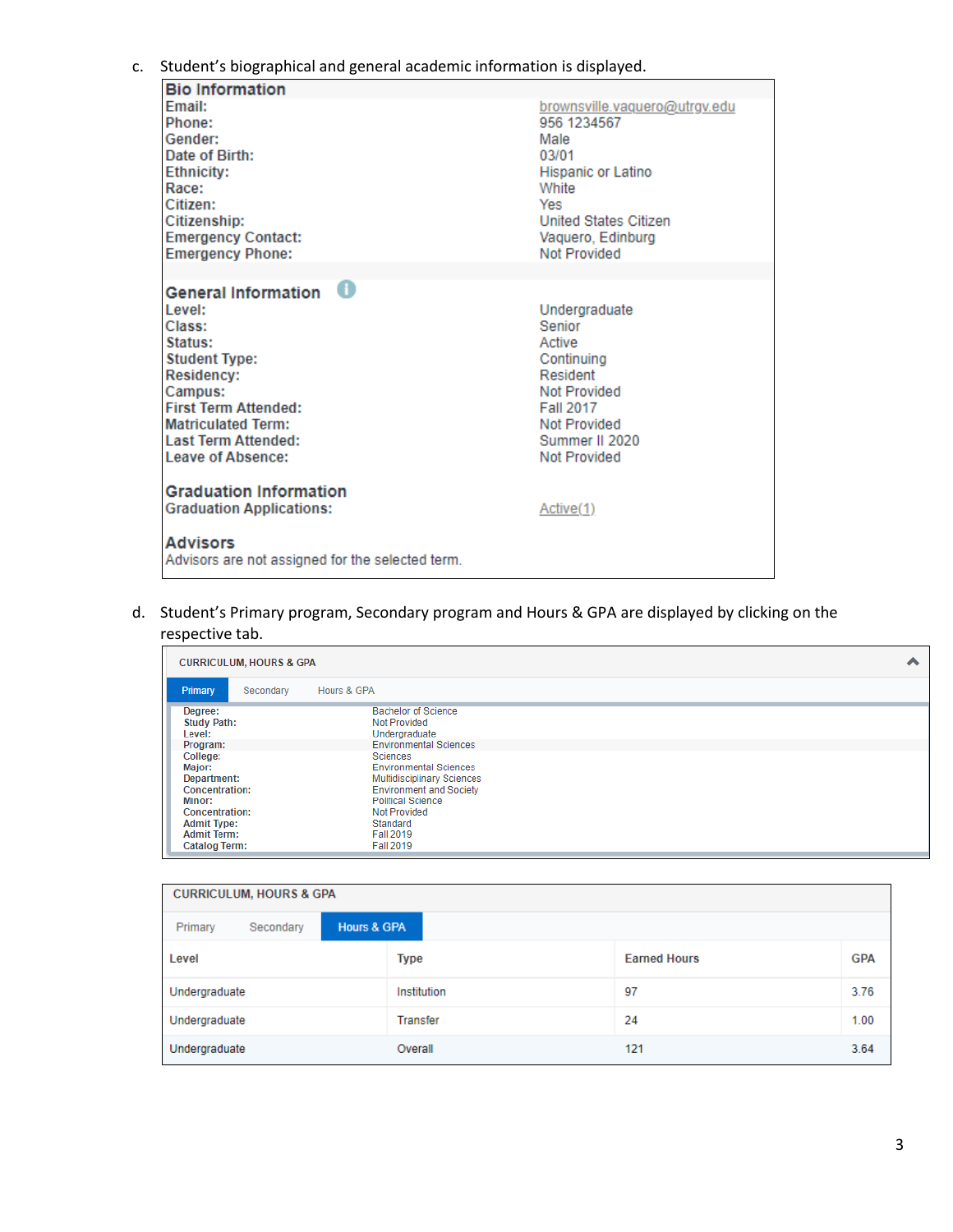e. Select the term to view registered courses in '**Registered Courses'** box.



| <b>REGISTERED COURSES</b>         |                                                                |            |              |                            | $\ddot{\phantom{1}}$ |  |  |
|-----------------------------------|----------------------------------------------------------------|------------|--------------|----------------------------|----------------------|--|--|
| <b>Course Title</b>               | <b>Details</b>                                                 | <b>CRN</b> | <b>Hours</b> | <b>Registration Status</b> | <b>Instructor</b>    |  |  |
| Rhetoric & Composition I          | <b>ENGL 1301 90L</b>                                           | 60257      | 3            | Web Registered             | <b>Jun Sun</b>       |  |  |
|                                   |                                                                |            |              |                            |                      |  |  |
| Total Hours   Registered Hours: 3 | Billing Hours: 3   CEU Hours: 0   Min Hours: 0   Max Hours: 18 |            |              |                            |                      |  |  |

f. Click on student name to display student card.

| <b>Brownsville Vaquero</b> | <b>Bio Information</b><br>Email:<br>Phone:<br>Gender:<br>Date of Birth:<br><b>Ethnicity:</b><br>Race:<br>Citizen:<br><b>Citizenship:</b><br><b>Emergency Contact:</b><br><b>Emergency Phone:</b><br>General Information <sup>0</sup><br>Level:<br>Class: |
|----------------------------|----------------------------------------------------------------------------------------------------------------------------------------------------------------------------------------------------------------------------------------------------------|
|                            | ×<br><b>Brownsville Vaquero</b><br><b>Environmental Sciences Program</b><br>Environmental Sciences Major<br>brownsville.vaguero@utrgv.edu<br>956 1234567                                                                                                 |
|                            | 1234 Vaguero Lane<br>Brownsville, TX 78520                                                                                                                                                                                                               |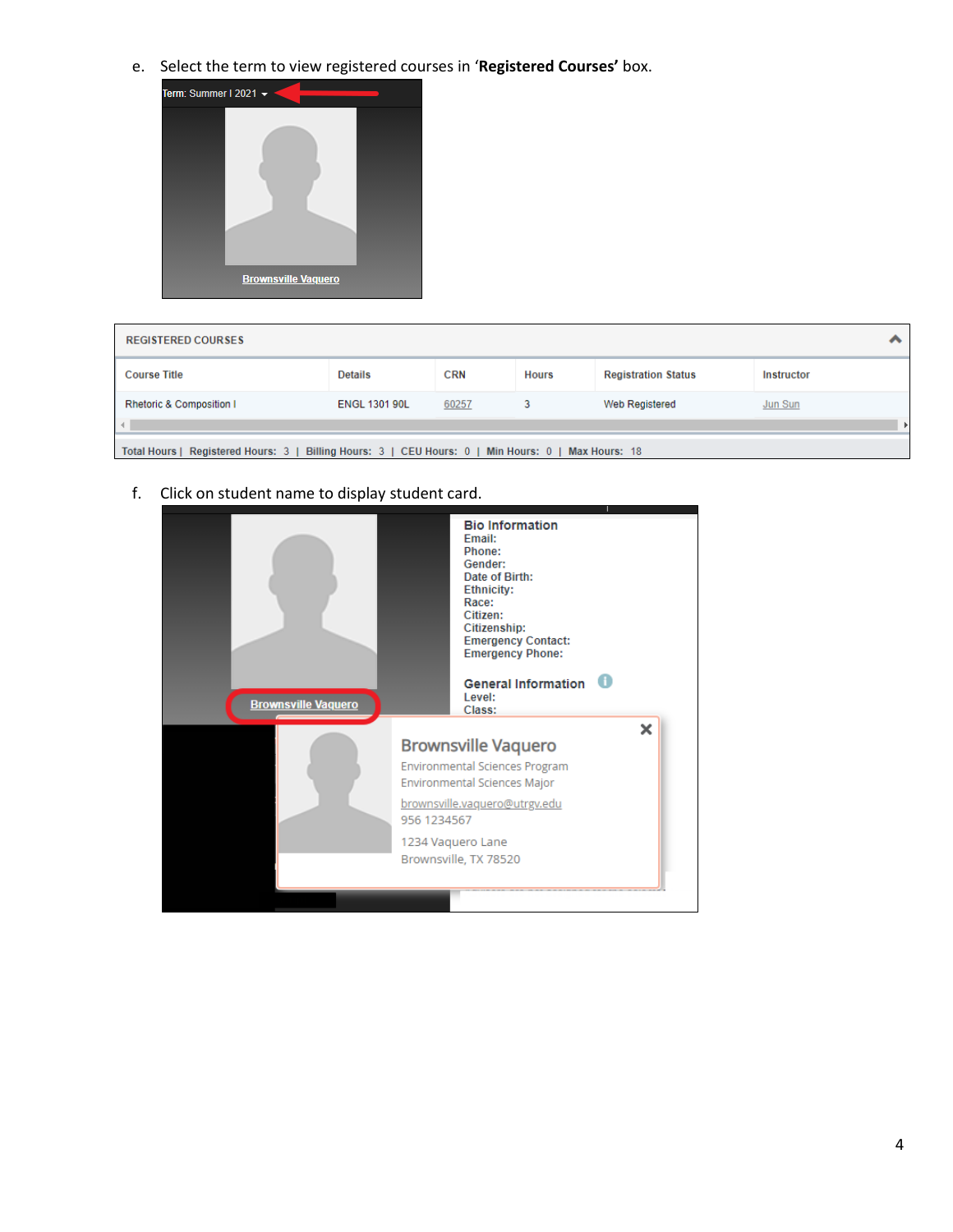g. Student Profile has multiple links to select from:

| <b>Curriculum and Courses</b>       |
|-------------------------------------|
| <b>Prior Education and Testing</b>  |
| <b>Additional Links Below</b>       |
| <b>Academic Record</b>              |
| <b>Personal Information</b>         |
| <b>Request Official Transcript</b>  |
| <b>U</b> Central                    |
| <b>View Application to Graduate</b> |
| <b>Final Grades</b>                 |
| <b>Application to Graduate</b>      |
| <b>Degree Works</b>                 |
| <b>Registration and Planning</b>    |

**Curriculum and Courses** 

▪ **Curriculum and Courses** - Default when student clicks on Student Profile

| <b>Bio Information</b><br>Email:<br>Phone:<br>Gender:                                                                                                                              | brownsville.vaguero@utrgv.edu<br>956 1234567<br>Male                                                                    | <b>CURRICULUM, HOURS &amp; GPA</b><br>Secondary<br>Hours & GPA<br>Primary                                      |                                                                                                                                                                                       |            |              |                            |                | ㅅ           |
|------------------------------------------------------------------------------------------------------------------------------------------------------------------------------------|-------------------------------------------------------------------------------------------------------------------------|----------------------------------------------------------------------------------------------------------------|---------------------------------------------------------------------------------------------------------------------------------------------------------------------------------------|------------|--------------|----------------------------|----------------|-------------|
| Date of Birth:<br><b>Ethnicity:</b><br>Race:<br>Citizen:<br>Citizenship:<br><b>Emergency Contact:</b><br><b>Emergency Phone:</b>                                                   | 03/01<br><b>Hispanic or Latino</b><br>White<br>Yes<br><b>United States Citizen</b><br>Vaguero, Edinburg<br>Not Provided | Degree:<br><b>Study Path:</b><br>Level:<br>Program:<br>College:<br>Major:<br><b>Department:</b>                | <b>Bachelor of Science</b><br><b>Not Provided</b><br>Undergraduate<br><b>Environmental Sciences</b><br>Sciences<br><b>Environmental Sciences</b><br><b>Multidisciplinary Sciences</b> |            |              |                            |                |             |
| -0<br><b>General Information</b><br>Level:<br>Undergraduate<br>Class:<br>Senior<br>Status:<br>Active<br><b>Student Type:</b><br>Continuing<br><b>Resident</b><br><b>Residency:</b> |                                                                                                                         | Concentration:<br>Minor:<br>Concentration:<br><b>Admit Type:</b><br><b>Admit Term:</b><br><b>Catalog Term:</b> | <b>Environment and Society</b><br><b>Political Science</b><br>Not Provided<br>Standard<br><b>Fall 2019</b><br><b>Fall 2019</b>                                                        |            |              |                            |                |             |
| Campus:<br><b>First Term Attended:</b><br><b>Matriculated Term:</b>                                                                                                                | Not Provided<br><b>Fall 2017</b><br>Not Provided<br>Summer II 2020                                                      | <b>REGISTERED COURSES</b>                                                                                      |                                                                                                                                                                                       |            |              |                            |                | $\triangle$ |
| <b>Last Term Attended:</b><br>Leave of Absence:                                                                                                                                    | Not Provided                                                                                                            | <b>Course Title</b>                                                                                            | <b>Details</b>                                                                                                                                                                        | <b>CRN</b> | <b>Hours</b> | <b>Registration Status</b> | Instructor     |             |
| <b>Graduation Information</b><br><b>Graduation Applications:</b>                                                                                                                   | Active(1)                                                                                                               | <b>Rhetoric &amp; Composition I</b>                                                                            | <b>ENGL 1301 90L</b>                                                                                                                                                                  | 60257      | 3            | <b>Web Registered</b>      | <b>Jun Sun</b> |             |
| <b>Advisors</b><br>Advisors are not assigned for the selected term.                                                                                                                |                                                                                                                         | Total Hours   Registered Hours: 3   Billing Hours: 3   CEU Hours: 0   Min Hours: 0   Max Hours: 18             |                                                                                                                                                                                       |            |              |                            |                |             |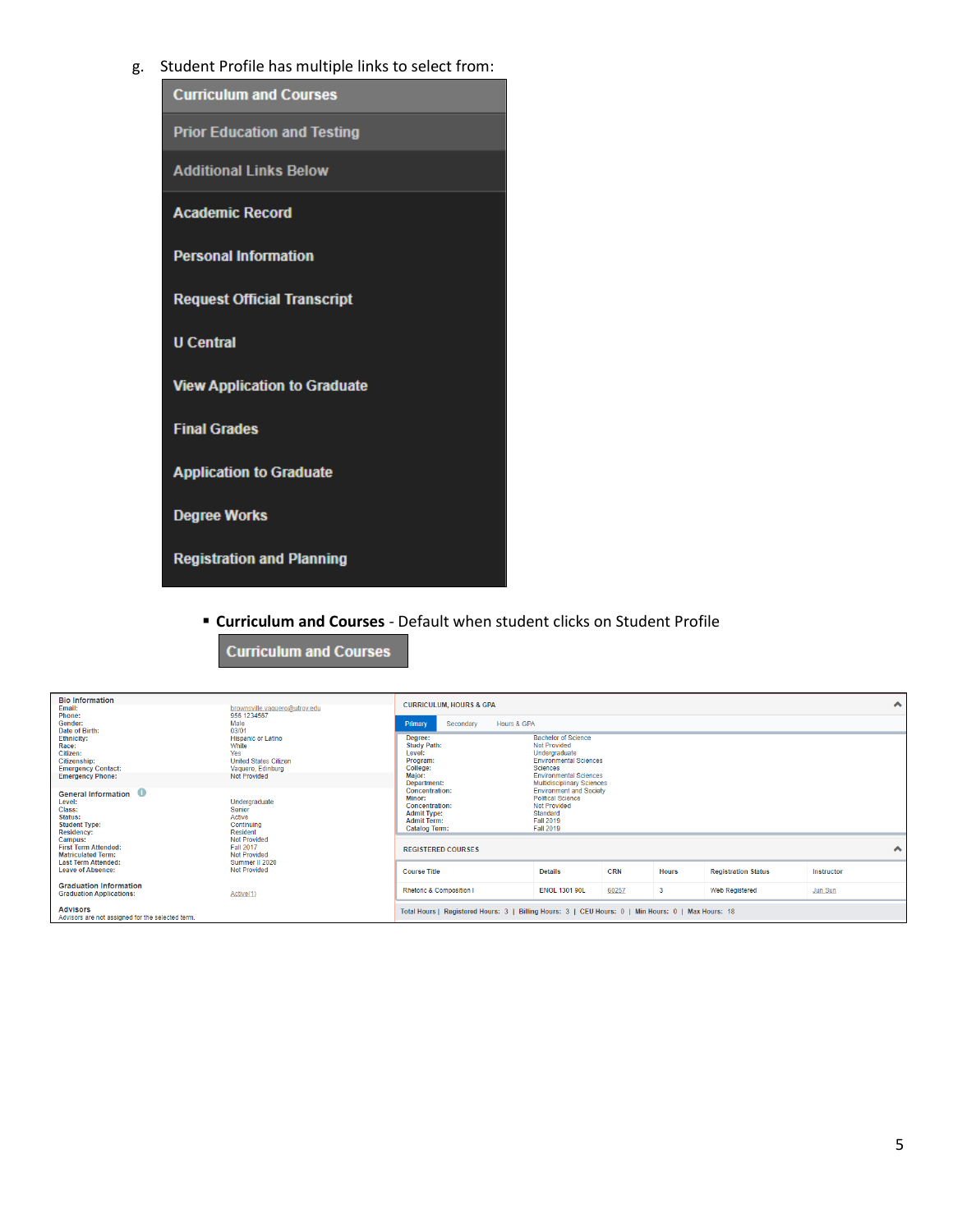▪ **Prior Education and Testing** – Clicking on this option will display prior education and testing information.

**Prior Education and Testing** 

| <b>PRIOR EDUCATION</b>          |                                |                        |                       |                         |          |                             |                        |            |                         |   |
|---------------------------------|--------------------------------|------------------------|-----------------------|-------------------------|----------|-----------------------------|------------------------|------------|-------------------------|---|
| <b>Secondary Education</b>      |                                |                        |                       |                         |          |                             |                        |            |                         |   |
| <b>School Name</b>              |                                | <b>Graduation Date</b> |                       |                         | Location |                             |                        | <b>GPA</b> |                         |   |
| Math & Science Academy          |                                | 05/01/2019             |                       |                         |          | Edinburg, TX, United States |                        | 98.25      |                         |   |
| <b>Post Secondary Education</b> |                                |                        |                       |                         |          |                             |                        |            |                         |   |
| <b>School Name</b>              | <b>Degree Description/Year</b> |                        | <b>Attended Dates</b> |                         |          | <b>Reported Hours</b>       |                        |            | <b>GPA</b>              |   |
| South Texas College             | No Degree Earned               |                        |                       | 08/29/2016 - 12/18/2016 |          | 4                           |                        |            | 1                       |   |
| <b>TESTING</b>                  |                                |                        |                       |                         |          |                             |                        |            | Records 6 $\rightarrow$ |   |
| <b>Description</b>              | $\overline{\phantom{a}}$       | <b>Score</b>           | ≎                     | Date                    |          | ≎                           | Source                 |            |                         | ≎ |
| <b>ACT Composite</b>            |                                | 28                     |                       | 12/01/2016              |          |                             | <b>Test Score Tape</b> |            |                         |   |
| <b>ACT English</b>              |                                | 30                     |                       | 12/01/2016              |          |                             | <b>Test Score Tape</b> |            |                         |   |
| <b>ACT Math</b>                 |                                | 26                     |                       | 12/01/2016              |          |                             | <b>Test Score Tape</b> |            |                         |   |
| <b>ACT Reading</b>              |                                | 29                     |                       | 12/01/2016              |          |                             | <b>Test Score Tape</b> |            |                         |   |
| <b>ACT Science Reasoning</b>    |                                | 27                     |                       | 12/01/2016              |          |                             | <b>Test Score Tape</b> |            |                         |   |
| <b>SAT Total Score</b>          |                                | 1270                   |                       | 06/02/2018              |          |                             | <b>Test Score Tape</b> |            |                         |   |

▪ **Academic Record** – Clicking on this option will open new tab and bring up transcript page.

**Academic Record** 

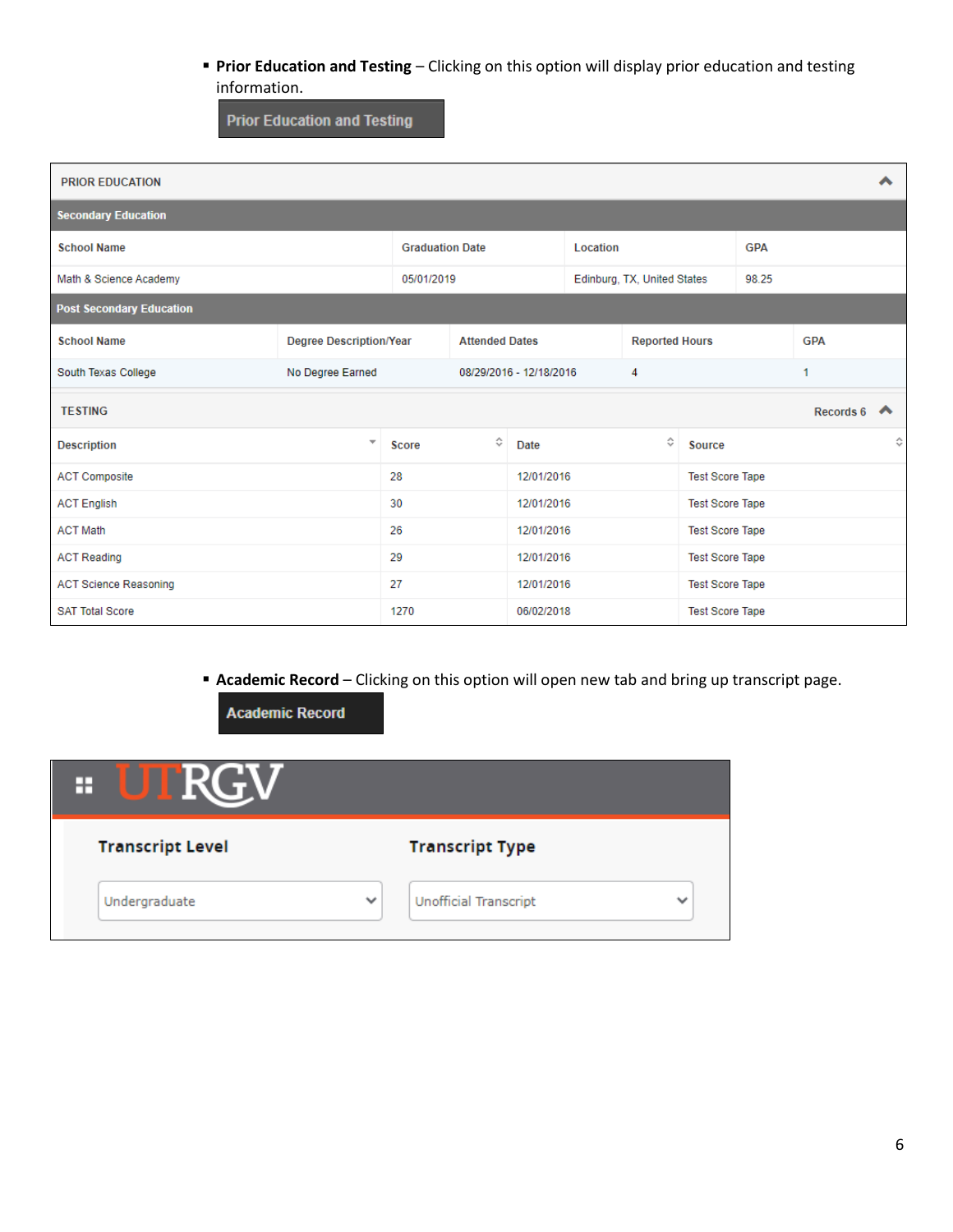▪ **Personal Information** – Clicking on this option will open new tab and bring up student's biographical information. Student may update information here as needed.

**Personal Information** 

| <b>RGV</b><br>H.                                          |                                                                                                                   |                                                                     | $\star$                                                     | <b>C</b> Brownsville Vaquero |
|-----------------------------------------------------------|-------------------------------------------------------------------------------------------------------------------|---------------------------------------------------------------------|-------------------------------------------------------------|------------------------------|
| Previous Personal Information                             |                                                                                                                   |                                                                     |                                                             |                              |
| Profile picture                                           | <b>Personal Details</b>                                                                                           |                                                                     |                                                             | $\oslash$ Edit               |
| <b>Brownsville Vaquero</b>                                | <b>First Name</b><br>Brownsville                                                                                  | Middle Name                                                         | Last Name<br>Vaquero                                        |                              |
| ID Number: 20435466                                       | Date of Birth<br>March 1, 2001                                                                                    | <b>Marital Status</b>                                               | Legal Sex<br>Male                                           |                              |
| brownsville.vaquero@utrgv.edu                             | Preferred First Name                                                                                              | Personal Pronoun                                                    | <b>Gender Identification</b>                                |                              |
| (9) 1234 Vaquero Lane, Brownsville,<br><b>Texas 78520</b> | $\overline{\phantom{a}}$                                                                                          | o a                                                                 | ÷                                                           |                              |
| $\odot$ 956 1234567                                       | Email                                                                                                             |                                                                     |                                                             | $(A)$ Add New                |
|                                                           | <b>UTRGV Assigned Email (Preferred)</b><br>brownsville.vaquero@utrgv.edu<br>(Not Updateable)                      | <b>Application Email</b><br>BRWvaquero@gmail.com<br>◉<br>$\bigcirc$ |                                                             |                              |
|                                                           | <b>Phone Number</b>                                                                                               |                                                                     |                                                             | $(A)$ Add New                |
|                                                           | Cell Phone (Primary)<br>956 1234567                                                                               | Mailing<br>956 9876543                                              |                                                             |                              |
|                                                           | ⊙<br>$\bigcirc$                                                                                                   | $\odot$<br>$\bigcirc$                                               |                                                             |                              |
|                                                           | <b>Address</b><br>Permanent                                                                                       |                                                                     |                                                             | $(A)$ Add New                |
|                                                           | Current<br>11/29/2018 - (No end date)<br>1234 Vaquero Lane<br>Brownsville<br>Texas 78520<br>$\odot$<br>$\bigcirc$ |                                                                     |                                                             |                              |
|                                                           | <b>Emergency Contact</b>                                                                                          |                                                                     |                                                             | $(A)$ Add New                |
|                                                           | 1. Edinburg Vaquero                                                                                               |                                                                     |                                                             |                              |
|                                                           | Emergency<br>Phone:<br>1234 Vaquero Lane<br>Edinburg                                                              |                                                                     |                                                             |                              |
|                                                           | Texas 78539<br>⊙<br>$\bigcirc$                                                                                    |                                                                     |                                                             |                              |
|                                                           | <b>Additional Details</b>                                                                                         |                                                                     |                                                             |                              |
|                                                           | <b>Ethnicity and Race</b><br>Hispanic or Latino<br>White<br>$\odot$                                               | Veteran Classification<br>I am not a veteran<br>$\odot$             | <b>Disability Status</b><br>Status not available<br>$\odot$ |                              |
|                                                           |                                                                                                                   |                                                                     |                                                             |                              |
|                                                           | Other                                                                                                             |                                                                     |                                                             |                              |
|                                                           | Answer a Survey                                                                                                   |                                                                     |                                                             |                              |

▪ **Request Official Transcript** – Clicking on this option will open a new tab and bring up the official transcript request site.



▪ **U Central** – Clicking on this option will open a new tab and bring up the U Central site.

**U** Central